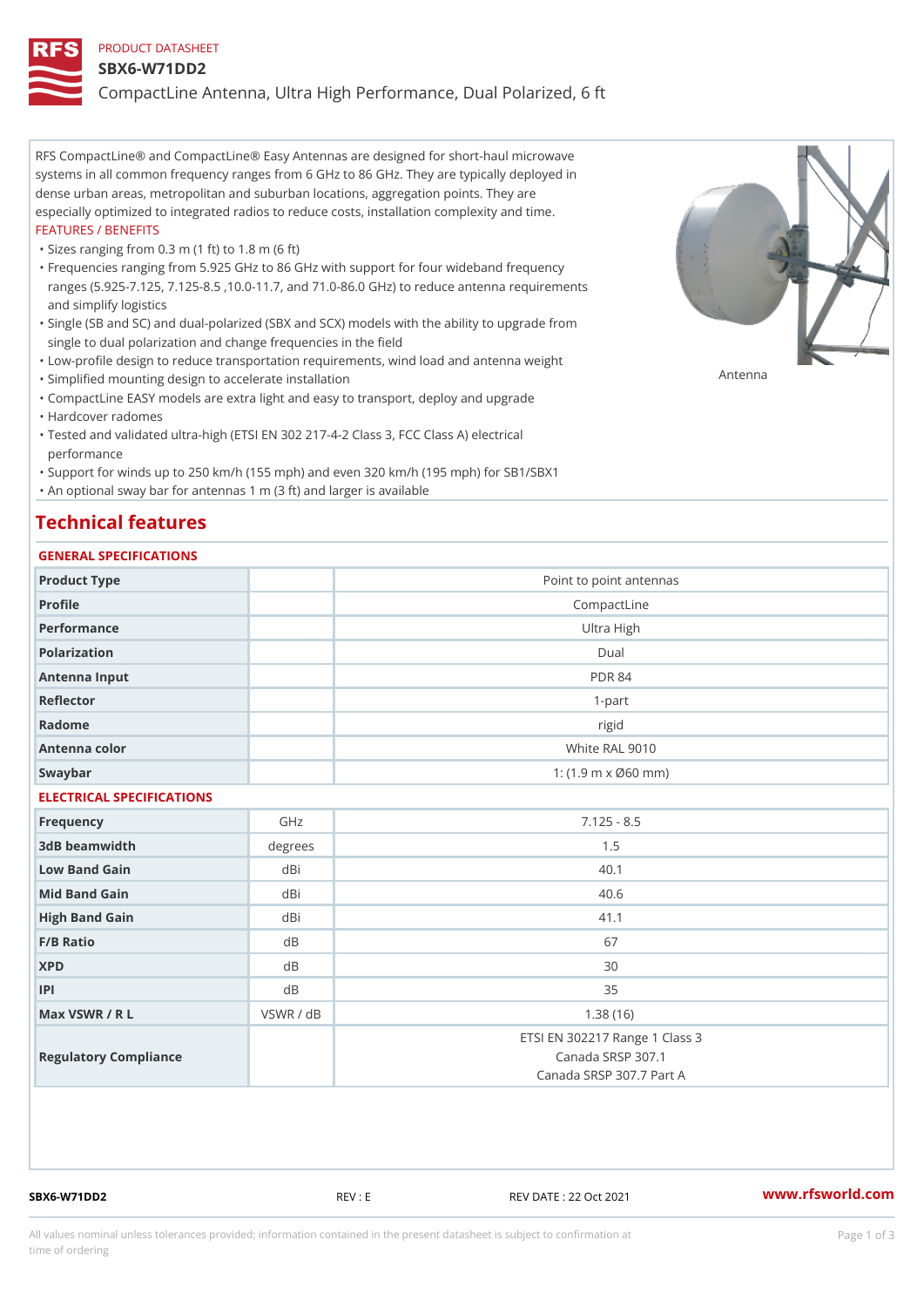## PRODUCT DATASHEET

### SBX6-W71DD2

CompactLine Antenna, Ultra High Performance, Dual Polarized, 6 ft

| MECHANICAL SPECIFICATIONS                                                      |              |                                                   |  |
|--------------------------------------------------------------------------------|--------------|---------------------------------------------------|--|
| Diameter                                                                       | ft $(m)$     | 6(1.8)                                            |  |
| Elevation Adjustment                                                           | degrees      | ± 5                                               |  |
| Azimuth Adjustment                                                             | degrees      | ± 5                                               |  |
| Polarization Adjustment                                                        | degrees      | ± 5                                               |  |
| Mounting Pipe Diameter<br>minimum                                              | $mm$ (in)    | 114(4.5)                                          |  |
| Mounting Pipe Diameter<br>maximum                                              | $mm$ (in)    | 114(4.5)                                          |  |
| Approximate Weight                                                             | kg (lb)      | 90(198)                                           |  |
| Survival Windspeed                                                             | $km/h$ (mph) | 252 (155)                                         |  |
| Operational Windspeed                                                          | $km/h$ (mph) | 252 (155)                                         |  |
| <b>STRUCTURE</b>                                                               |              |                                                   |  |
| Radome Material                                                                |              | rigid                                             |  |
| FURTHER ACCESSORIES                                                            |              |                                                   |  |
| optional Swaybar                                                               |              | 1: SMA-SK-6 (1.9 m x Ø60 mm)                      |  |
| Further Accessories                                                            |              | SMA-SKO-UNIVERSAL-L : Universal sway bar fixation |  |
| MOUNTOUTLINE                                                                   |              |                                                   |  |
| m m<br>$D$ imension $\_$ A<br>(in)                                             |              | 1900(74.8)                                        |  |
| m m<br>$Dimension_B$<br>(in)                                                   |              | 910(35.8)                                         |  |
| m m<br>$Dimension_C$<br>(in)                                                   |              | 362(14.3)                                         |  |
| $Dim_D - D -$<br>m m<br>$114$ m m (4.5 _ ir ) $\sqrt{$ ii p $\sqrt{$ $\approx$ |              | 416 (16.4)                                        |  |
| m m<br>$Dimension$ = E<br>(in)                                                 |              | 83 (3.3)                                          |  |
| m m<br>$Dimension_F$<br>(i n)                                                  |              | 785 (30.9)                                        |  |
| m m<br>$Dimenision_G$<br>(in)                                                  |              | 305(12)                                           |  |

SBX6-W71DD2 REV : E REV DATE : 22 Oct 2021 WWW.rfsworld.com